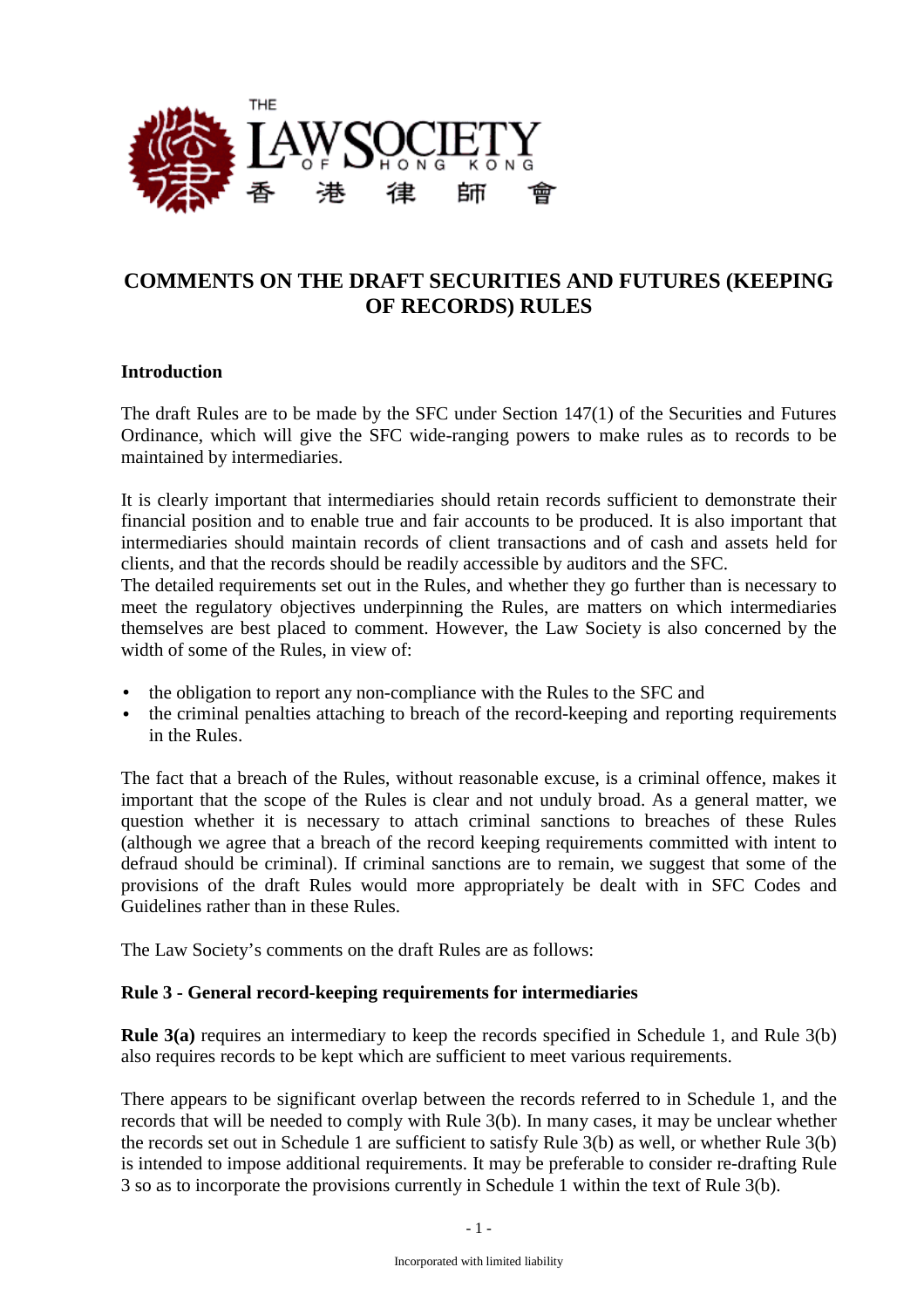

**Rule 3(b)(ix)** requires that an intermediary maintains records sufficient to "demonstrate" compliance with its systems of control and all applicable provisions in the Ordinance and any Rules made under the Ordinance".

We agree that, consistent with the SFC's Management, Supervision and Internal Control Guidelines, an intermediary's operating procedures and control mechanisms should be appropriately documented, and that (for example) computerised systems should generate exception reports to indicate where procedures have not been correctly followed. However, Rule 3(b)(ix) as drafted gives rise to the following compliance difficulties:

- (i) in view of the width of the definition of "systems of control" in the Rules, it seems unrealistic to expect that a firm's records could demonstrate compliance with its systems of control. Some procedures within the control system are inevitably undocumented, and, because of this, a firm's records would not be able to demonstrate compliance.
- (ii) Furthermore, we do not think it is realistic to expect that an intermediary will have records to demonstrate compliance with "all applicable provisions in the Ordinance and any Rules made under the Ordinance". The "applicable provisions" are not defined, and we assume that this is intended to encompass all provisions of the Ordinance that are relevant to the business of an intermediary. For example, an intermediary may have compliance procedures, training programmes etc. to guard against the risk of "market misconduct" being carried out. However, it will never be possible to produce records to demonstrate that each transaction conducted by the intermediary did **not** involve insider dealing or some other form of market misconduct.

We suggest that Rule  $3(b)(ix)$  be re-drafted. One possibility might be to require the intermediary to ensure that its "systems and controls" are in documentary form (along the lines of the requirements in the SFC's Management, Supervision and Internal Control Guidelines) and to require the intermediary to keep a record of any material breaches in complying with its systems of control, and any material breaches of the Ordinances and Rules made thereunder.

Furthermore, in view of the criminal sanctions attaching to a breach of the Rules, it may be preferable to address these matters in SFC Codes or Guidelines rather than in the Rules.

#### **Rule 4 - General record-keeping requirements for associated entities**

Our comments on Rule 3 also apply in respect of Rule 4.

#### **Rule 7 - Additional requirements for advising on securities or futures contracts**

This obligation appears extremely wide in scope. It requires records to be kept to explain the basis for any views disseminated to another person (directly or indirectly) regarding any specific securities or futures contracts. This would appear to apply, for example, to the situation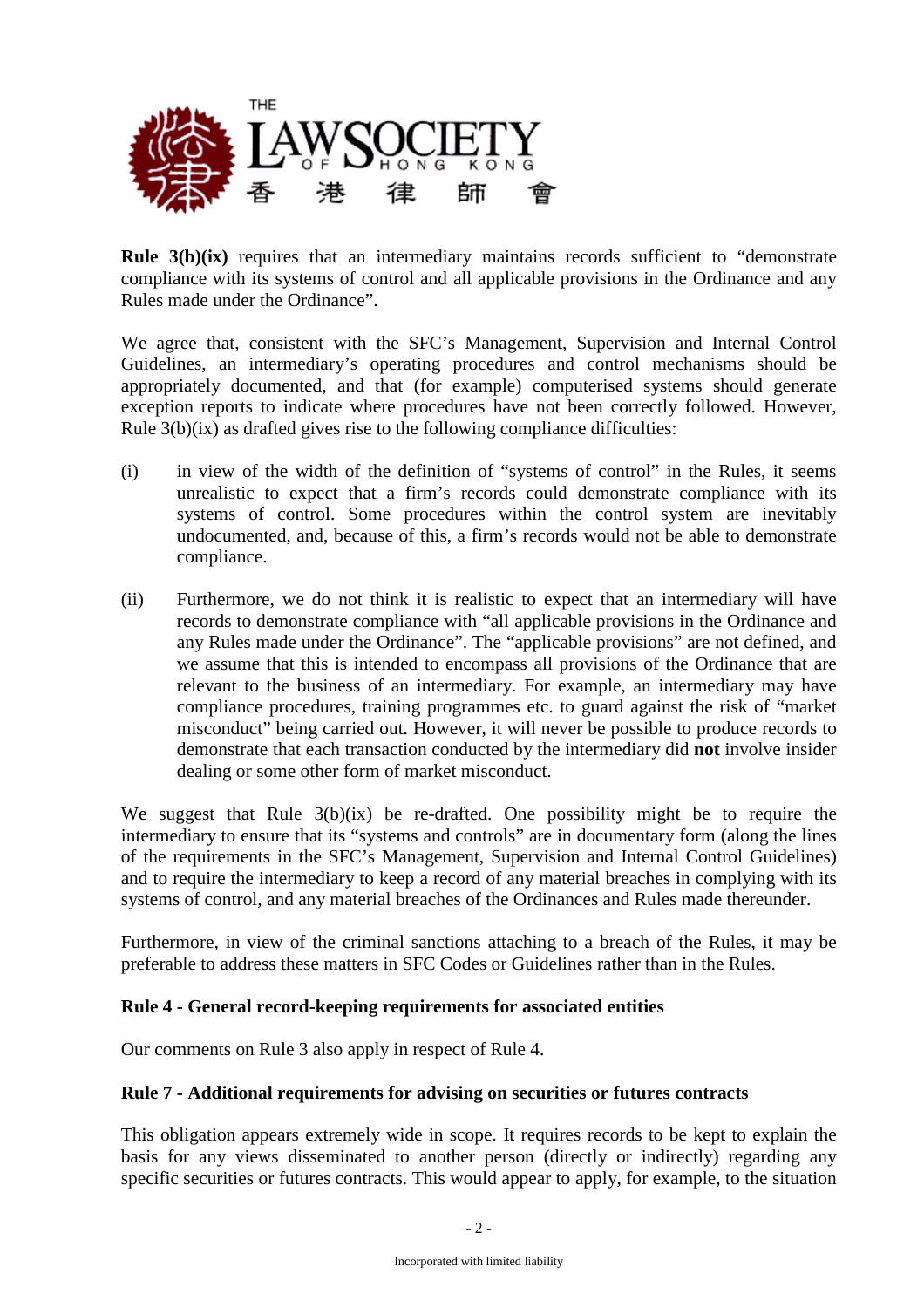

where an analyst is interviewed on a television programme and expresses a view on the prospects of a particular company.

We note that Rule 7 only applies to an intermediary licensed or exempt for advising on securities or futures contracts. Licensing under this category is not required in respect of corporate finance advice, or for asset management. Nor does a securities dealer or futures dealer need to be licensed to advise on securities or futures contracts in order to give advice which is wholly incidental to the carrying on of its dealing business. While this may restrict the potential scope of Rule 7, the fact that the application of Rule 7 turns on the category or categories of licence held by the relevant person, appears somewhat arbitrary.

We suggest that Rule 7 be limited in scope to a person who is licensed or exempt for advising on securities or futures contracts and who makes a recommendation for remuneration, or who gives advice to a customer to whom he has assumed an advisory responsibility. This would be more consistent with the current SFC Management, Supervision and Internal Control Guidelines (see Section A3 of the Appendix to those Guidelines).

Alternatively, in view of the criminal sanctions attached to the Rules, it may be more appropriate to limit the scope of the Rules to records relating to the financial position of the intermediary, and to its custody of cash and assets for its clients. Matters such as keeping records of the basis for recommendations may more appropriately be dealt with in Codes and Guidelines, where a breach would reflect on "fitness and properness" but would not constitute a criminal offence.

#### **Rule 8 - Additional requirements for advising on corporate finance**

The obligation to keep such records as are sufficient to show separately and explain any work performed in providing corporate finance advice to a client, appears very broad. It appears to overlap substantially with the requirement in the Corporate Finance Adviser Code of Conduct to "be able to provide a proper trail of work done upon request by the SFC".

Again, in view of the criminal sanctions attaching to a breach of the Rules, we consider that matters referred to in Rule 8 would more appropriately be addressed in a Code of Conduct instead. Otherwise, we believe that Rule 8 needs to be re-drafted, because its scope is unclear and potentially too wide.

#### **Rule 13 - Reporting of non-compliance with these Rules**

Rule 13 requires any non-compliance with the Rules of which an intermediary or associated entity becomes aware to be notified in writing to the SFC within one business day thereafter. At the very least, we consider that this reporting obligation should be restricted to "material" breaches of the Rules.

In view of the fact that a breach of the Rules, without reasonable excuse, is a criminal offence, it is troubling that intermediaries have a responsibility to report non-compliance. We question